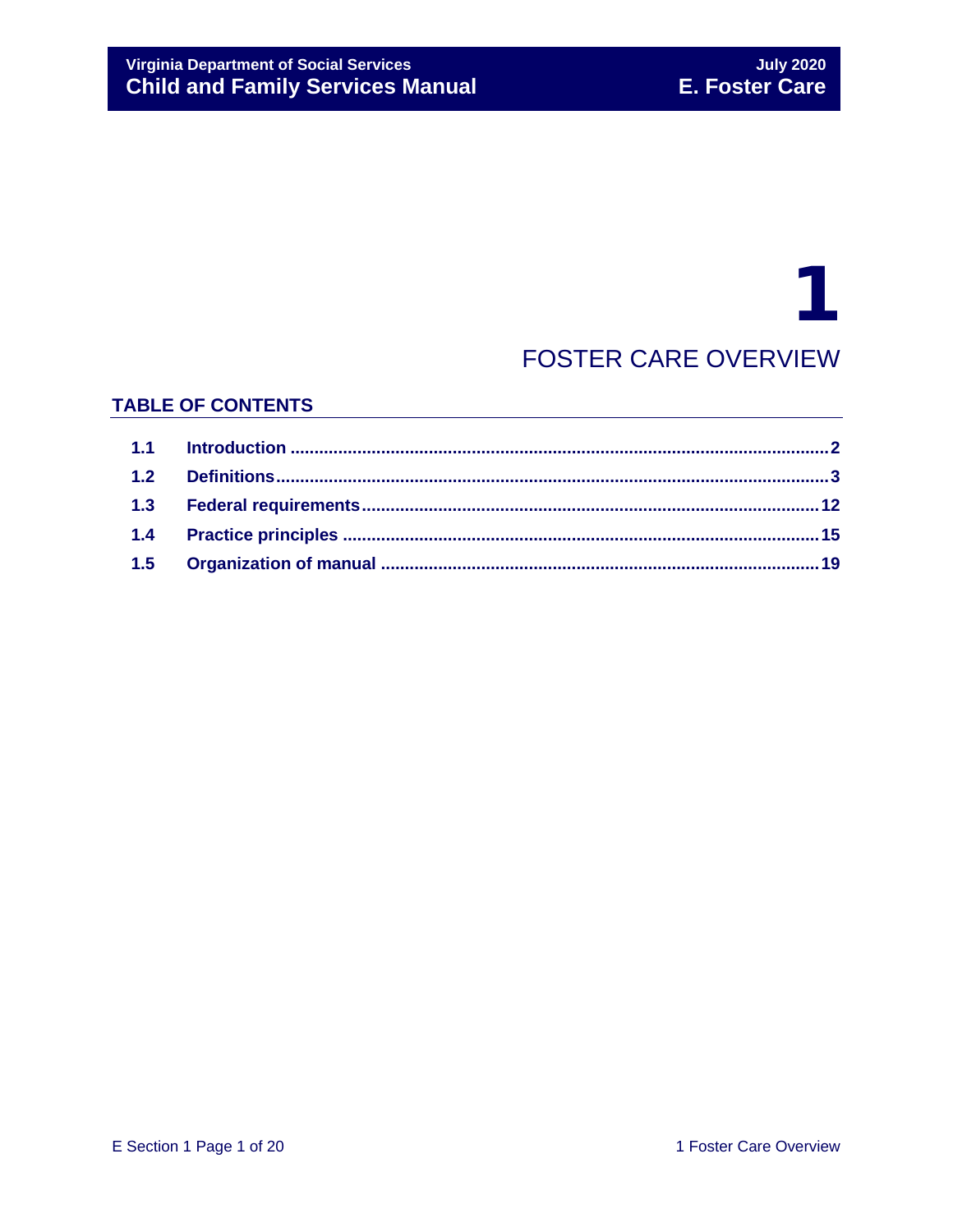# 1 FOSTER CARE OVERVIEW

# <span id="page-1-0"></span>**1.1 Introduction**

Federal law mandates and appropriates funding for the provision of services to enhance the safety, permanency and well-being of children in foster care [\(Social](http://www.ssa.gov/OP_Home/ssact/title04/0400.htm) [Security](http://www.ssa.gov/OP_Home/ssact/title04/0400.htm) Act, Title [IV-E\)](http://www.ssa.gov/OP_Home/ssact/title04/0400.htm). Federal regulation defines foster care as twenty-four hour substitute care for all children placed away from their parents or guardians and for whom the State agency has placement and care responsibility (45 [CFR 1355.20\)](http://edocket.access.gpo.gov/cfr_2002/octqtr/45cfr1355.20.htm).

State law defines foster care services as the provision of a full range of casework, treatment, and community services, including but not limited to independent living services, for a planned period of time to children, and their families, who are abused or neglected as defined in § [63.2-100](https://law.lis.virginia.gov/vacode/title63.2/chapter1/section63.2-100/) or in need of services as defined in § [16.1-228](https://law.lis.virginia.gov/vacode/16.1-228/) (§ [63.2-905\)](https://law.lis.virginia.gov/vacode/63.2-905/).

Children and their families receive foster care services in three separate and distinct situations. The children:

- Have been identified as needing services to prevent or eliminate the need for foster care placements; or
- Have been placed through an agreement between the LDSS or the public agency designated by the Community Policy and Management Team (CPMT) and the parents or legal guardians who retain custody; or
- Have been committed or entrusted to a LDSS or licensed child placing agency by the court  $(**§** 63.2-905)$  $(**§** 63.2-905)$ .

State law specifically mandates the provision of foster care services through the Children's Services Act (CSA) (§ [2.2-5211 C and B3\)](https://law.lis.virginia.gov/vacode/2.2-5211/). CSA provides services that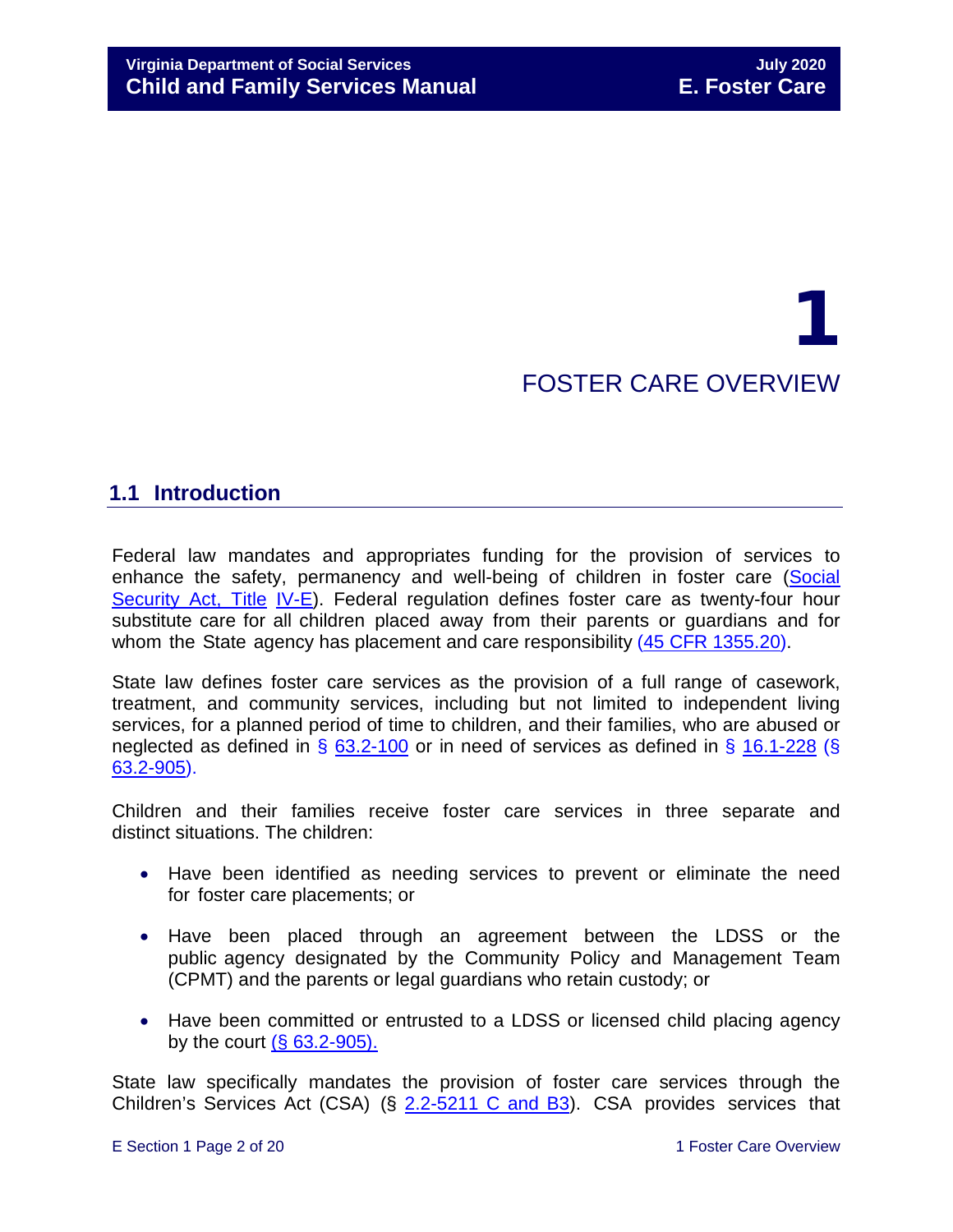are child centered, family focused and community based and that address the unique and diverse strengths and needs of children and their families. CSA strives to preserve families and provide appropriate services in the least restrictive environment, while protecting the welfare of children and maintaining the safety of the public  $(\S$  [2.2-](https://law.lis.virginia.gov/vacode/2.2-5200/) [5200\).](https://law.lis.virginia.gov/vacode/2.2-5200/)

Foster care prevention services are meant to preserve and strengthen families and keep children in their own homes. The local department shall first make reasonable efforts to keep the child in his home. The local department shall make diligent efforts to locate and assess relatives or other alternative caregivers to support the child remaining in his home or as a placement option if the child cannot safely remain in his home. Any services available to a child in foster care shall also be available to a child and his parents or custodians to prevent foster care placement and shall be based on an assessment of the child's and birth parents' or custodians' needs. When a child must be removed from home, the initial goal focuses on the provision of services to return the child home. If reunification is not possible, the goal becomes achieving permanency for the child through adoption with another family or a relative, or custody transfer to relatives based on the best interests of the child. Permanency also involves facilitating lifelong connections for the child with siblings, extended family, and other significant adults.

Foster care placement is intended to be a temporary rather than a long-term solution to family problems. It is developed in collaboration with the family and based on the needs and best interest of the child. Placement with a relative who expresses a willingness to provide a long-term commitment to the child and to become an approved foster and adoptive parent is the preferred placement for most children. If placement with a relative is not possible or appropriate, the first alternative to consider should be a non-relative foster family home. Group living arrangements, a residential treatment facility, or an independent living arrangement are other possible placements.

Services shall be provided to the child and his or her family and should include services to the relative or other caregivers as necessary  $(\S\S 63.2-905, 2.2-5200,$  $(\S\S 63.2-905, 2.2-5200,$  $(\S\S 63.2-905, 2.2-5200,$  and  $2.2-5208)$ .

# <span id="page-2-0"></span>**1.2 Definitions**

The following words and terms, when used in this policy, shall have the following meaning, unless the context clearly indicates otherwise:

#### **Term Definition**

**Adoption Assistance**

A money payment and/or payments for services provided to adoptive parents on behalf of a child with special needs.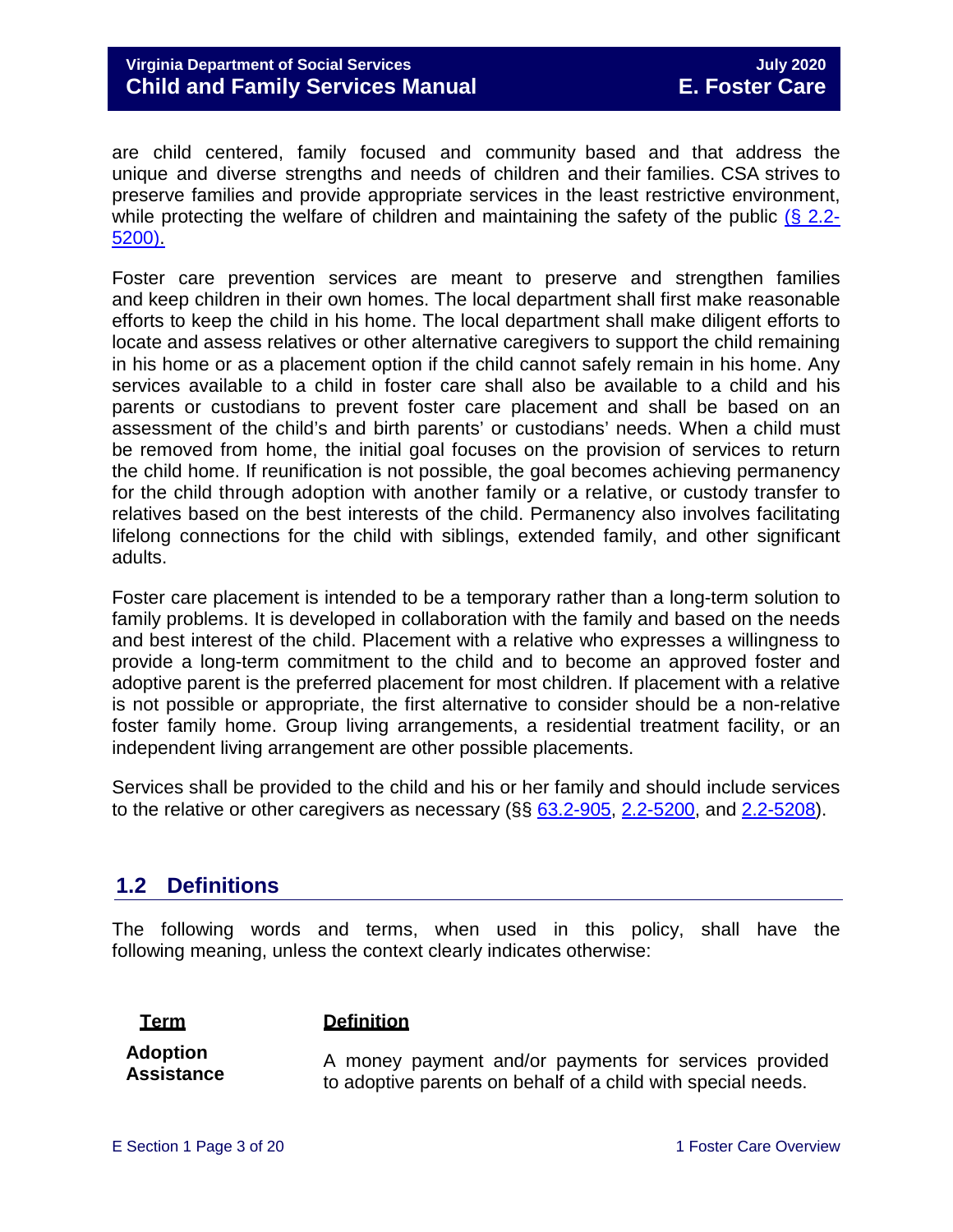| A written agreement and any addenda that are entered into and                                                                    |
|----------------------------------------------------------------------------------------------------------------------------------|
| binding on all relevant parties, including the local department of                                                               |
| social services, the prospective adoptive parent(s) of a child<br>with special needs, and the licensed child-placing agency when |
| the child is in its custody. At a minimum, the agreement and any                                                                 |
| addenda specify the payments, services and assistance to be                                                                      |
| provided on behalf of the child and stipulate that the agreement                                                                 |
| and any addenda shall remain in effect regardless of the State                                                                   |
| of residence of the adoptive parent(s) at any given time (Social                                                                 |
| Security Act, Title IV, § 475 (c) (2) [42 USC 675] and § 63.2-                                                                   |
| $1302$ ).                                                                                                                        |
|                                                                                                                                  |

- **Adoption Assistance – Maintenance** That component of the adoption assistance payment made to an adoptive parent that may be consistent with the basic foster care maintenance rate.
- **Adoptive Placement** Is the arranging for the care of a child who is in the custody of a child placing agency in an approved home for the purpose of adoption.
- **Adoption Assistance – Service** That component of the adoption assistance payment pursuant to § [63.2-1302](https://law.lis.virginia.gov/vacode/63.2-1302/) that is made for special services provided to the child that the adoptive parents cannot afford and that are not covered by insurance or otherwise.
- **Agency** A public agency or licensed child-placing agency.

**Adoption Resource Exchange of Virginia (AREVA)** A registry and photo listing of children and families waiting for adoption within the Commonwealth of Virginia. It is a tool provided by VDSS to connect families with children available for adoption.

- **Child** For the purposes of Fostering Futures (outlined in **Section 14** of Foster Care Guidance), adoption assistance (outlined in [Section](https://fusion.dss.virginia.gov/Portals/%5Bdfs%5D/Files/Adoption/Guidance/2020/section_2_adoption%20assistance.pdf)  [2.14.8](https://fusion.dss.virginia.gov/Portals/%5Bdfs%5D/Files/Adoption/Guidance/2020/section_2_adoption%20assistance.pdf) of Adoption Guidance), and Kinship Guardianship Assistance Program (outlined in **[Section 10.21](https://fusion.dss.virginia.gov/Portals/%5bdfs%5d/Files/DFS%20Manuals/Foster%20Care%20Manuals/Foster%20Care%20Manual%2007-2020/Final%20Foster%20Care%20Manual%2007-2020/section_10_achieving_permanency_goal_custody_transfer_to_relatives.pdf#page=65)** of Foster Care Guidance ) a person who has reached the age of 18 years but has not reached the age of 21.
- **Child and Family Team Meeting** A meeting of the youth, family, extended family and all service providers that is a mechanism by which regular reviews of services and progress is shared among all the individuals involved in the case and where the family's needs and preferences routinely inform decision making.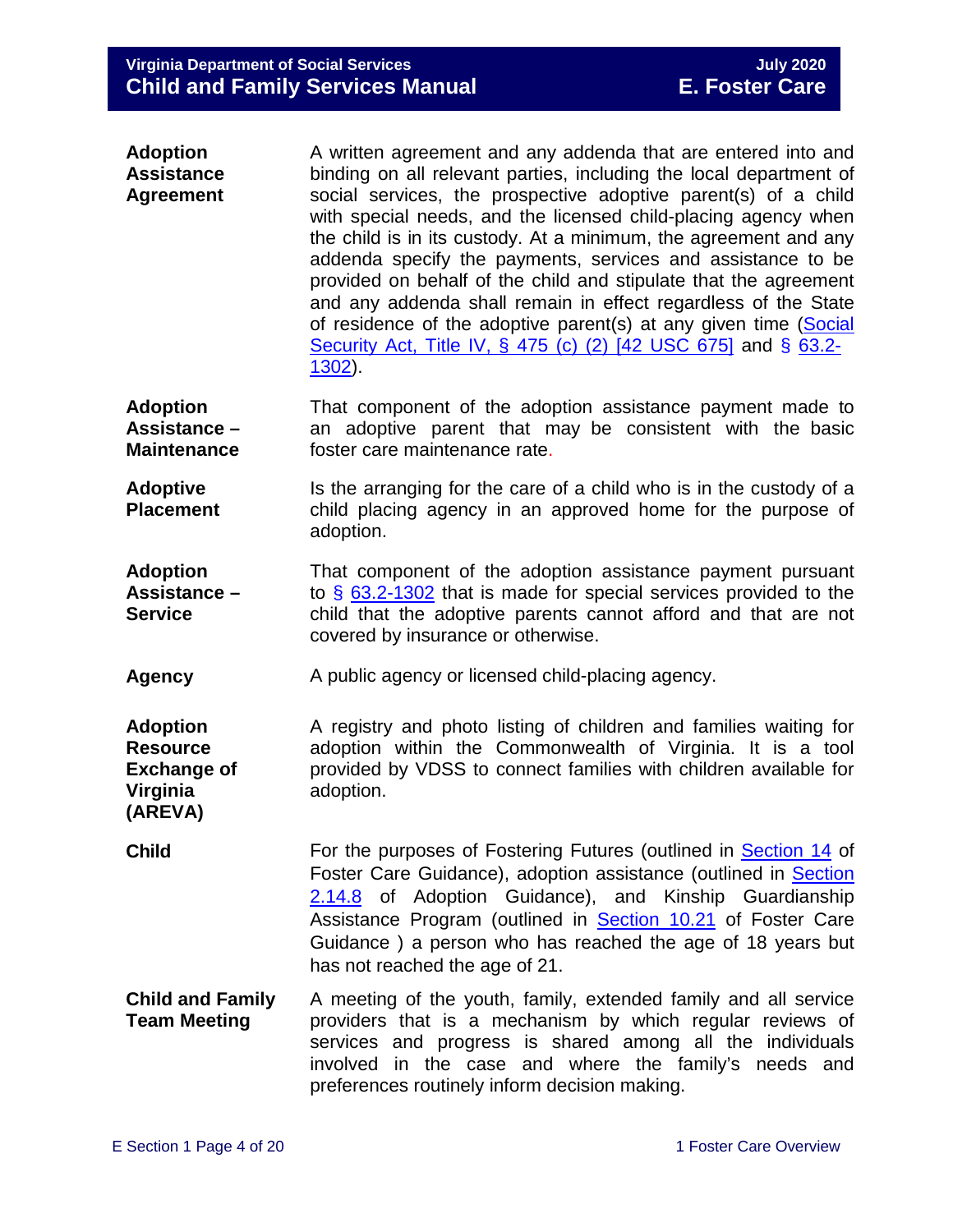- **Child-Placing Agency** Any person who places children in foster homes, adoptive homes or independent living arrangements pursuant to  $\frac{6}{9}$  [63.2-1819](https://law.lis.virginia.gov/vacode/63.2-1819/) of the Code of Virginia or a local board that places children in foster homes or adoptive homes pursuant to § [63.2-900,](http://law.lis.virginia.gov/vacode/63.2-900/) [63.2-](https://law.lis.virginia.gov/vacode/63.2-903/) [903,](https://law.lis.virginia.gov/vacode/63.2-903/) or [63.2-1221](https://law.lis.virginia.gov/vacode/63.2-1221/) of the Code of Virginia. Officers, employees, or agents of the Commonwealth, or any locality acting within the scope of their authority as such, who serve as or maintain childplacing agency, shall not be required to be licensed.
- licensed as a summer day camp by  $\S$  [35.1-18;](https://law.lis.virginia.gov/vacode/35.1-18/) or 3. A **Children's Residential Facility** Means any facility, child-caring institution, or group home that is maintained for the purpose of receiving children separated from their parents or guardians for full time care, maintenance, protection and guidance. Children's residential facilities shall not include: 1. A licensed or accredited educational institution whose pupils, in the ordinary course of events, return annually to the home of their parents or guardians for not less than two months of summer vacation; 2. An establishment required to be licensed or accredited hospital legally maintained as such [\(§](https://law.lis.virginia.gov/vacode/63.2-100/) [63.2-100\)](https://law.lis.virginia.gov/vacode/63.2-100/).
- **Children's Services Act CSA** The legislation that created a collaborative system of services and funding that is child-centered, family-focused, and community-based to address the strengths and needs of troubled and at-risk youth and their families in the Commonwealth. (§ [2.2-5200](https://law.lis.virginia.gov/vacode/2.2-5200/) et. seq.).
- **Community Policy and Management Team (CPMT)** A team that is appointed by the participating local political subdivision establishing the team to implement the CSA as specified in Sections  $\S$  2.2-5200 – [2.2-5207](https://law.lis.virginia.gov/vacode/2.2-5207/) of the Code of Virginia. The purpose of the CPMT is to manage the cooperative effort in each community to better serve the needs of troubled and at-risk youths and their families, and to maximize the use of state and community resources.
- **Concurrent Permanency Planning** A structured approach to case management which requires working towards family reunification while, at the same time, establishing and working towards an alternative permanency plan.
- **CRAFFT** Consortium for Resource, Adoptive, and Foster Family Training. CRAFFT Consultants are available to local departments of social services (LDSS) to provide assistance regarding training for foster families.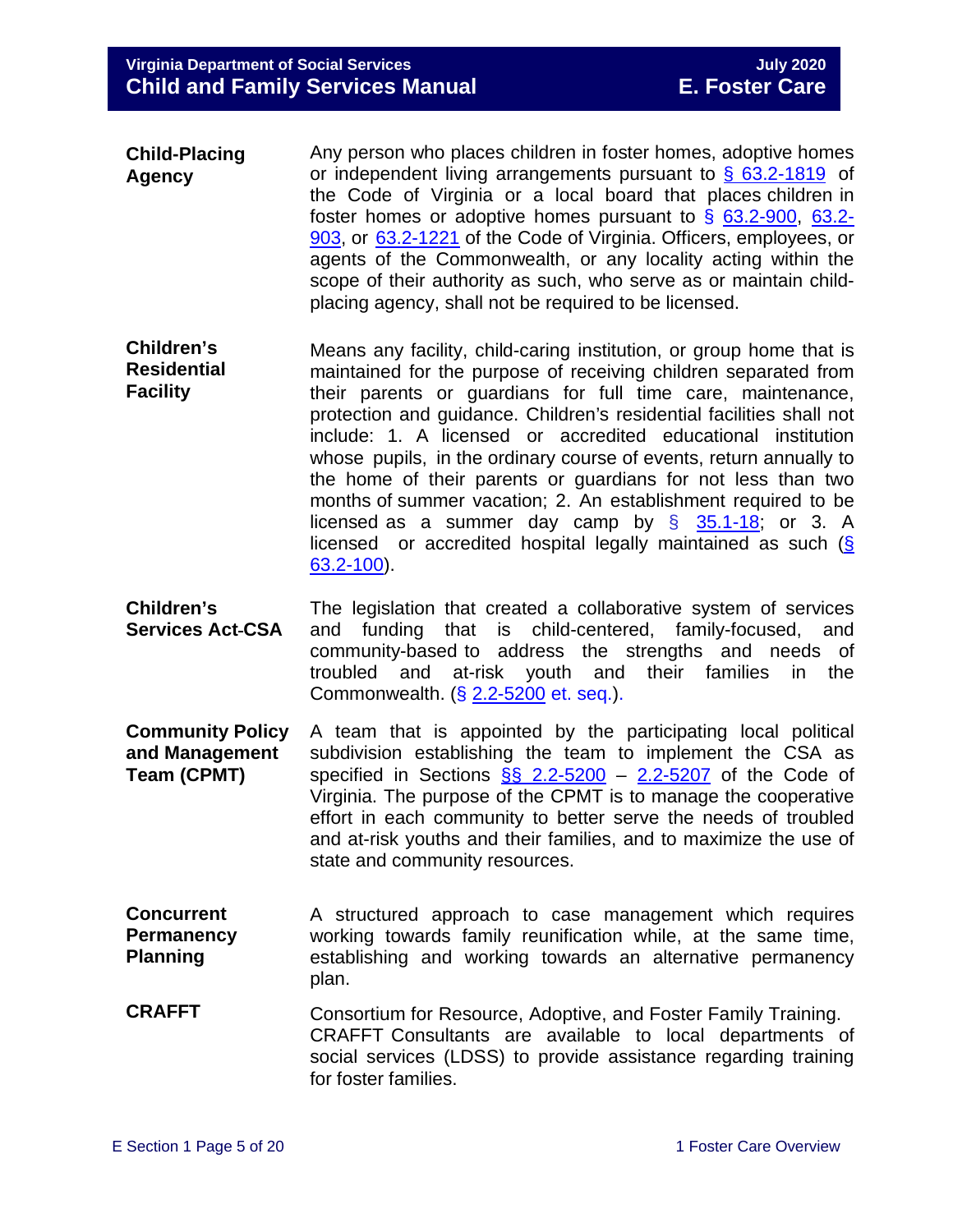- **Credit Freeze** Also known as a "security freeze." It protects a consumer's credit file and prohibits the Credit Reporting Agency (CRA) from sharing credit information in most instances. Designed to prevent the approval of credit, loans, or services in a consumer's name without their consent.
- **Department** The State Department of Social Services.
- **(VDSS)**
- **Diligent Search** The ongoing process of examining the extended networks of the people who have been involved with the child over the course of the child's life. It involves reconstructing the child's relationships historically over time and currently to identify family members and other individuals who have been significant and positive for the child for the purposes of finding family and lifelong connections for the child.
- **Dual Approval** The approval of a home concurrently as both a foster and adoptive home for children.
- **Emergency Placement** The sudden, unplanned, unexpected placement of a child who needs immediate care in a foster home and the placement occurs prior to the agency obtaining adequate information regarding the child's needs. Emergency placements require the foster parent to provide increased supervision and support to ensure the child's safety.
- **Enhanced Maintenance Payment** The amount paid to a foster or adoptive parent over and above the basic foster care maintenance payment. It is based on the needs of the child for additional daily supervision and support by the foster or adoptive parent as identified by the VEMAT.

**Family Assessment and Planning Team (FAPT)** The local team created through the Children's Services Act to assess the strengths and needs of troubled youth and families who are referred to the team. The team identifies and determines the complement of services required to meet these unique needs (§ [2.2-5208\)](https://law.lis.virginia.gov/vacode/2.2-5208/).

*Fictive Kin Individuals who are not related to a child by blood or adoption but have an established relationship with the child or their family.*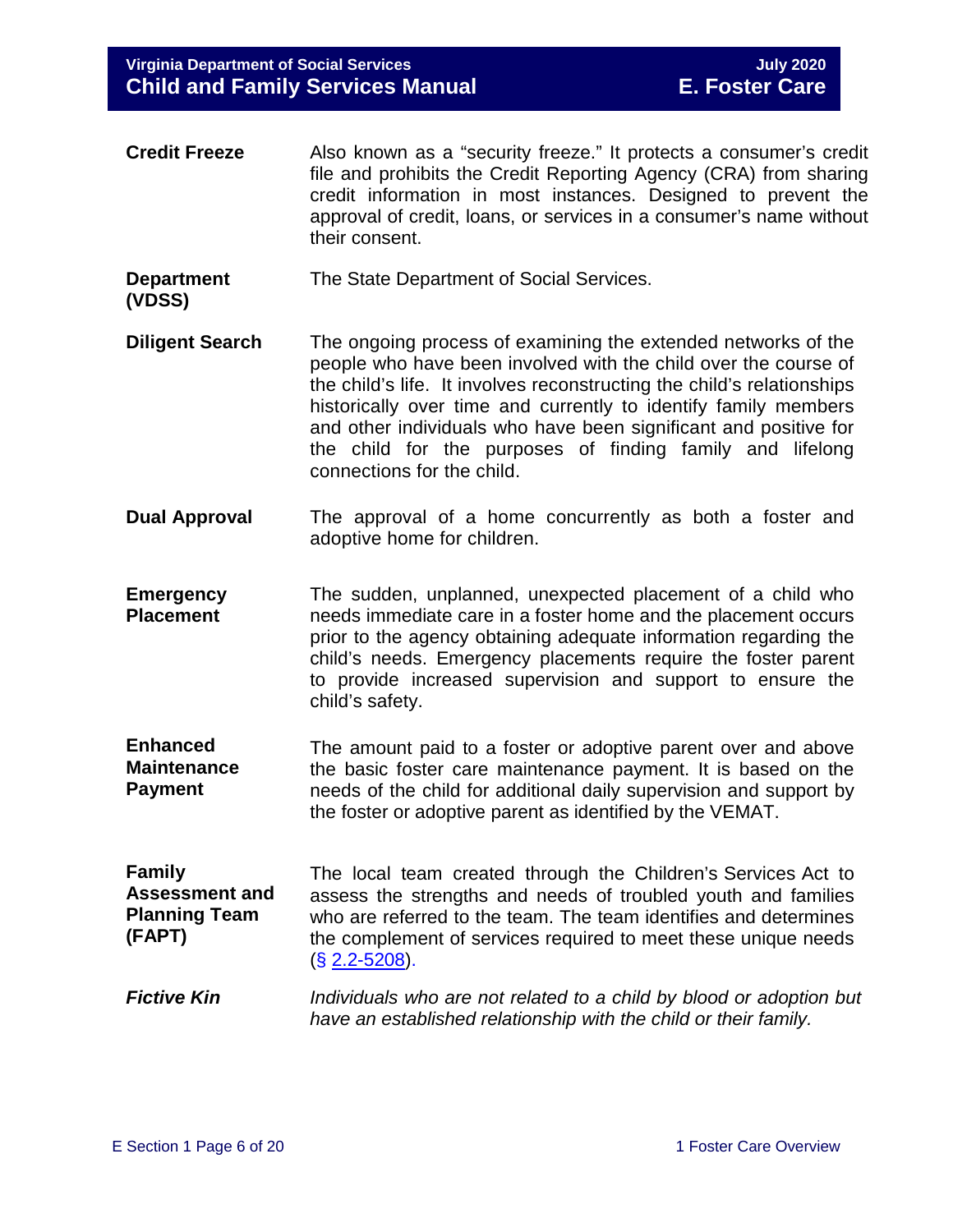- **Foster and Adoptive Parent** A provider who has completed the dual approval process and has been approved as both a foster and adoptive family home provider. The provider is committed to support reunification and to be prepared to adopt the child if the child and family do not reunify.
- **Foster Care Twenty-four-hour substitute care for children placed away from** their parents or guardians and for whom the local board has placement and care responsibility. Placements may be made in foster family homes, foster homes of relatives, pre-adoptive homes, group homes, emergency shelters, residential facilities, and child care institutions. Foster care also includes children under the placement and care of the local board who have not been removed from their home.
- **Foster Child** A person who has been placed into foster care through a noncustodial foster care agreement, entrustment, or commitment before 18 years of age.
- **Foster Care Episode** A foster care episode is a removal with one or more placement settings. A previous episode is one that has been completed by a discharge or entry into the Fostering Futures Program. A current episode is a removal and one or more placement settings without a discharge.
- **Foster Care Placement** Placement of a child through (i) an agreement between the parents or guardians and the local board or public agency designated by the community policy and management team where legal custody remains with the parents or guardians, or (ii) an entrustment or commitment of the child to the local board or licensed child-placing agency (§ [63.2-100\)](https://law.lis.virginia.gov/vacode/63.2-100/).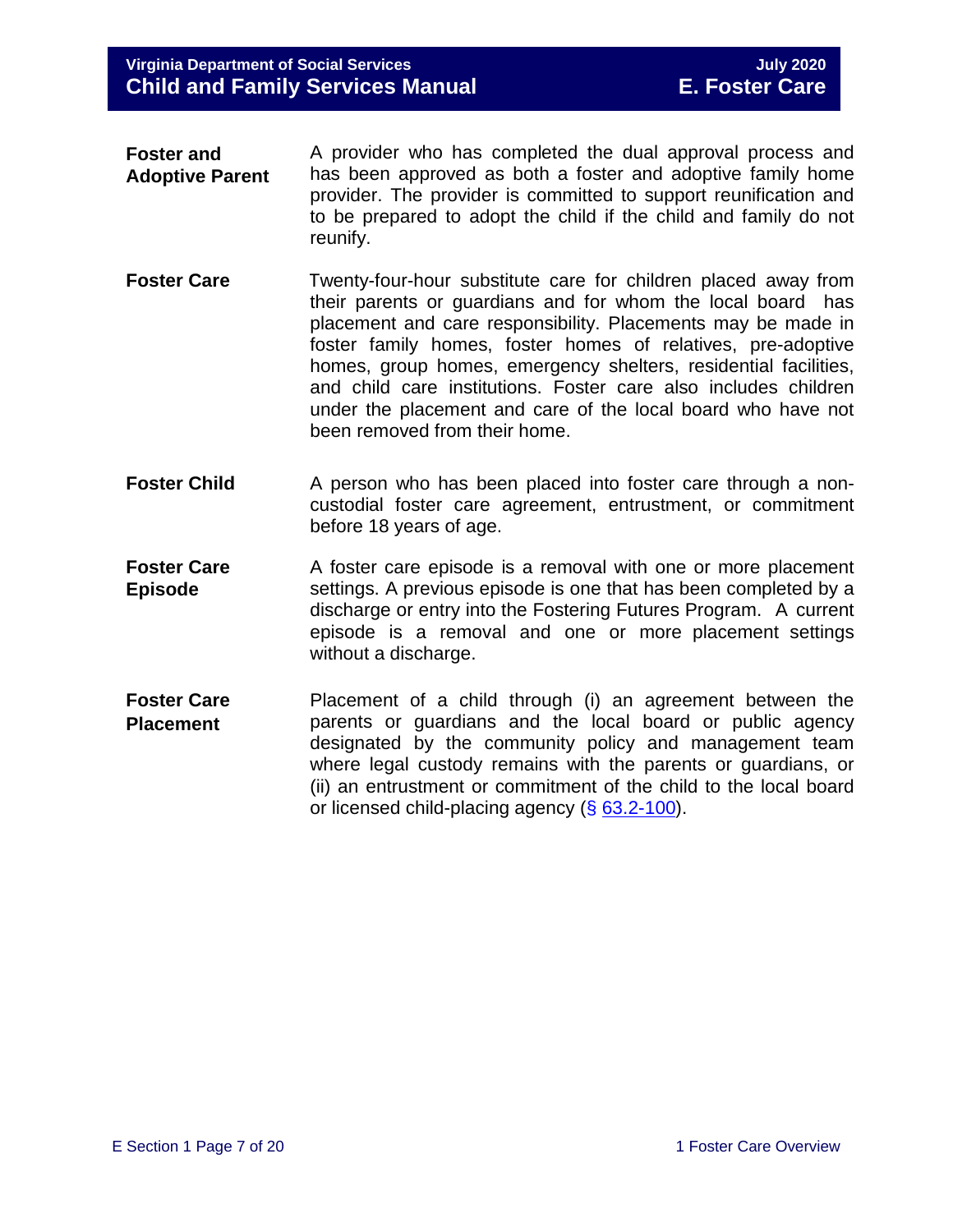| <b>Foster Care</b><br><b>Services</b> | The provision of a full range of casework services including<br>prevention, placement, treatment, and community services<br>including but not limited to independent living services, for a                                                                                                                                                                                                                                                                                                                          |
|---------------------------------------|----------------------------------------------------------------------------------------------------------------------------------------------------------------------------------------------------------------------------------------------------------------------------------------------------------------------------------------------------------------------------------------------------------------------------------------------------------------------------------------------------------------------|
|                                       | planned period of time to a child who is abused or neglected as<br>defined in $\S$ 63.2-100, or in need of services as defined in                                                                                                                                                                                                                                                                                                                                                                                    |
|                                       | $\S$ 16.1-228, and his family, when a child (i) has been identified as<br>needing services to prevent or eliminate the need for foster care<br>placement, (ii) has been placed through an agreement between<br>the local board or the public agency designated by the<br>community policy and management team and the parents or<br>guardians where legal custody remains with the parents or<br>guardians, (iii) has been committed or entrusted to a local board<br>or licensed child placing agency (§ 63.2-905). |

- **Foster Family Placement** Placement of a child with a family that has been approved by the LDSS to provide substitute care for children until a permanent placement can be achieved.
- **Full Disclosure** Respecting parents by providing them with complete information about their rights, responsibilities, expectations, the importance of staying connected to their children, and the consequences of not following through on the service plan. It is a process that facilitates open and honest communication among the service worker, the biological parents, and extended family members, caregivers, and the court.
- *Human Trafficking Refers to both sex and labor trafficking.*

**Independent Living Arrangement** A placement of a child at least 16 years of age who is in the custody of a local board or licensed child-placing agency and has been placed by the local board or licensed child-placing agency in a living arrangement in which he does not have daily substitute parental supervision.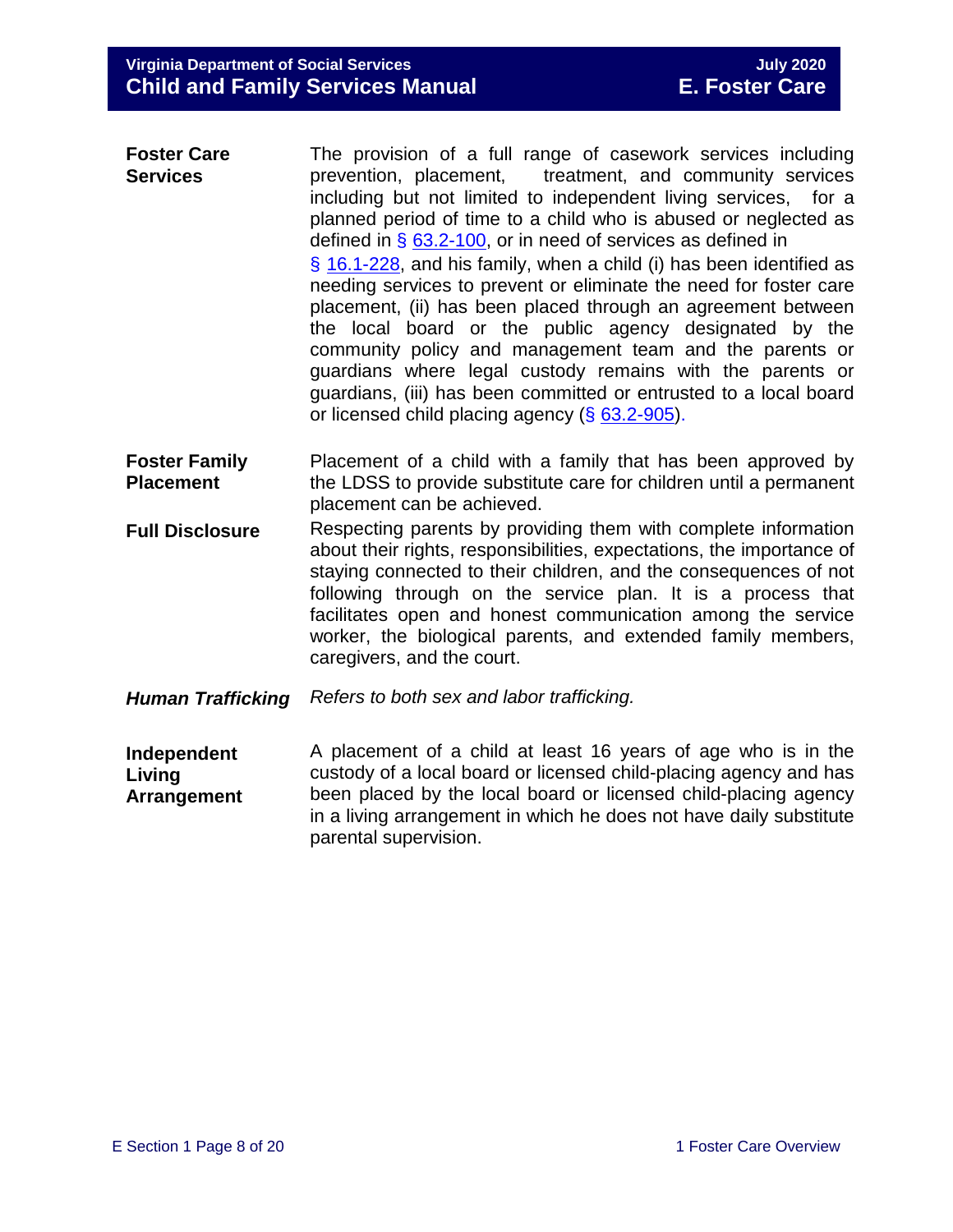| Independent<br><b>Living Services</b>                                   | Are the services and activities provided to a child in foster care<br>14 years of age or older who was committed or entrusted to a<br>local board of social services, child welfare agency, or private<br>child-placing agency. "Independent living services" may also<br>mean services and activities provided to a person who (i) was in<br>foster care on his 18 <sup>th</sup> birthday and has not yet reached the age<br>of 21 years or (ii) is at least 18 years of age but has not yet<br>reached 21 years of age and who, immediately prior to his<br>commitment to the Department of Juvenile Justice, was in the<br>custody of a local board of social services. Such services shall<br>include counseling, education, housing, employment, and<br>money management skills development, access to essential<br>documents, and other appropriate services to help children or<br>prepare for self-sufficiency $(S \t 63.2-100)$ . These<br>persons<br>services are not contingent on the youth having a permanency<br>goal of independent living nor are they contingent upon the<br>youth residing in an independent living arrangement. |
|-------------------------------------------------------------------------|----------------------------------------------------------------------------------------------------------------------------------------------------------------------------------------------------------------------------------------------------------------------------------------------------------------------------------------------------------------------------------------------------------------------------------------------------------------------------------------------------------------------------------------------------------------------------------------------------------------------------------------------------------------------------------------------------------------------------------------------------------------------------------------------------------------------------------------------------------------------------------------------------------------------------------------------------------------------------------------------------------------------------------------------------------------------------------------------------------------------------------------------------|
| <b>Interstate</b><br><b>Placement</b>                                   | Is the arrangement for the care of a child in an adoptive home,<br>foster care placement, or in the home of the child's parent or<br>with a relative or non-agency guardian, into or out of the<br>Commonwealth, by a child placing agency or a court when the<br>full legal right of the child's parent or non-agency guardian to<br>plan for the child has been voluntarily terminated or limited or<br>severed by the action of any court.                                                                                                                                                                                                                                                                                                                                                                                                                                                                                                                                                                                                                                                                                                      |
| <b>Individual</b><br><b>Family Service</b><br>Plan (IFSP)               | The plan for services developed by the family assessment and<br>planning team under the Children's Services Act.                                                                                                                                                                                                                                                                                                                                                                                                                                                                                                                                                                                                                                                                                                                                                                                                                                                                                                                                                                                                                                   |
| <b>Kinship</b><br>Guardianship<br><b>Assistance</b>                     | A money payment provided to a relative custodian, <i>including</i><br>fictive kin, on behalf of a child that was discharged from foster<br>care to the relative's custody in accordance with the requirements<br>of Virginia Code $\S$ 63.2-1305.                                                                                                                                                                                                                                                                                                                                                                                                                                                                                                                                                                                                                                                                                                                                                                                                                                                                                                  |
| <b>Kinship</b><br>Guardianship<br><b>Assistance</b><br><b>Agreement</b> | A written agreement, binding on the parties to the agreement,<br>between the agency and the prospective relative custodian(s),<br>including fictive kin, of the minor child that specifies the nature<br>and the amount of any payments and assistance to be provided<br>under such agreement, and stipulates that the agreement shall                                                                                                                                                                                                                                                                                                                                                                                                                                                                                                                                                                                                                                                                                                                                                                                                             |

remain in effect regardless of the State in which the relative

custodian resides.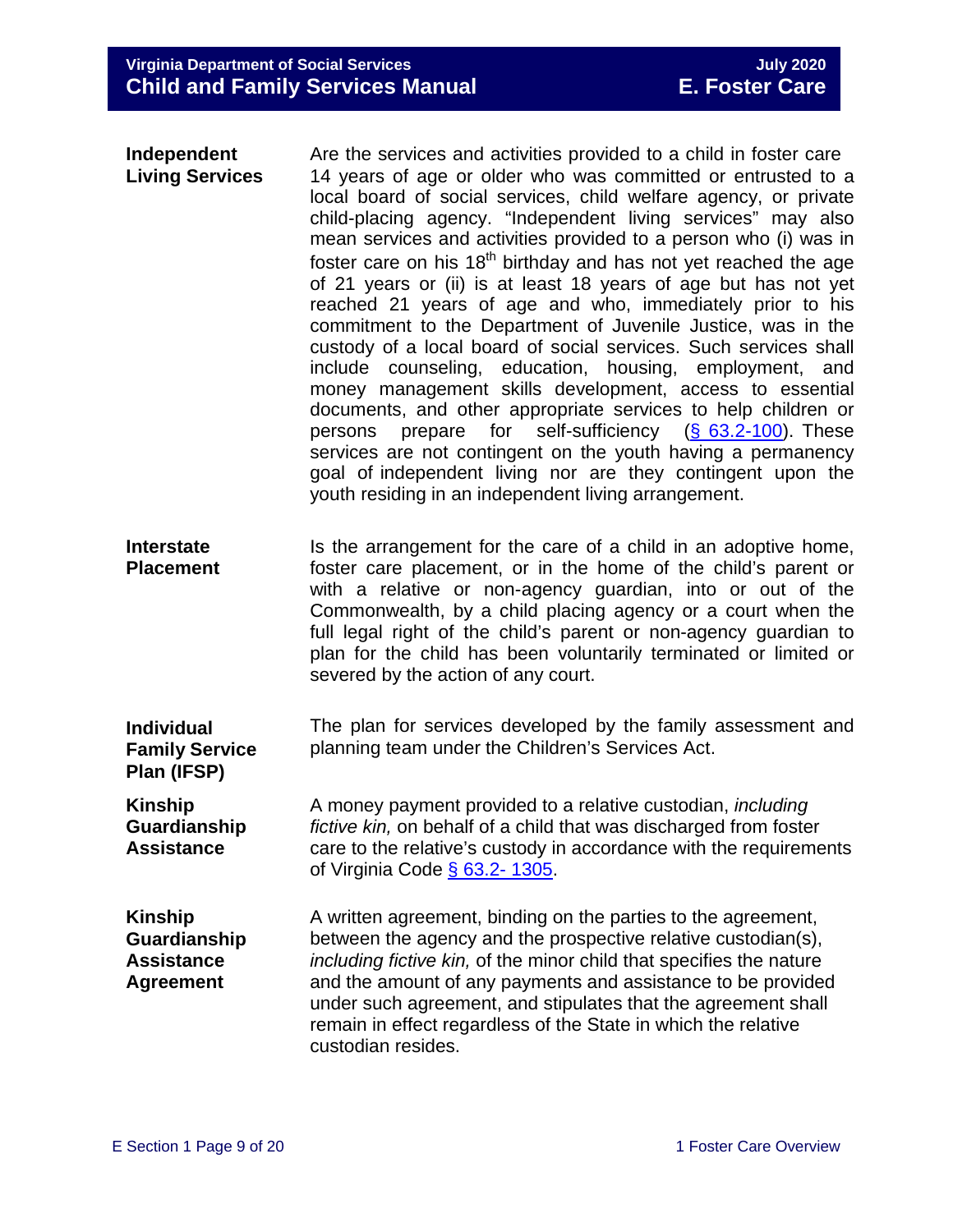| <b>Labor Trafficking</b>                                       | Labor trafficking is the recruitment, harboring, transportation,<br>provision, or obtaining of a person for labor or services, through<br>the use of force, fraud, or coercion for the purposes of subjection<br>to involuntary servitude, peonage, debt bondage, or slavery, (22<br><u>USC § 7102</u> ).                                                                                                                                                                           |
|----------------------------------------------------------------|-------------------------------------------------------------------------------------------------------------------------------------------------------------------------------------------------------------------------------------------------------------------------------------------------------------------------------------------------------------------------------------------------------------------------------------------------------------------------------------|
| <b>Local Board</b>                                             | The local board of social services representing one or more<br>counties or cities.                                                                                                                                                                                                                                                                                                                                                                                                  |
| Local<br><b>Department</b><br>(LDSS)                           | The local department of social services of any county or city in<br>this Commonwealth.                                                                                                                                                                                                                                                                                                                                                                                              |
| <b>Maintenance</b>                                             | Payments made on behalf of a child to cover the cost of (and<br>the cost of providing) food, clothing, shelter, daily supervision,<br>school supplies, a child's personal incidentals, liability insurance<br>with respect to a child, and reasonable travel for the child to visit<br>with family or other caretakers and to remain in the school in<br>which the child was enrolled at the time of placement and other<br>allowable expenses in accordance with guidance by VDSS. |
| <b>Non-Custodial</b><br><b>Foster Care</b><br><b>Agreement</b> | The agreement that specifies the conditions for care and control<br>of the child that the LDSS enters into with the parent(s) or<br>guardians to place a child in foster care when the parent(s) or<br>guardians retain custody.                                                                                                                                                                                                                                                    |
| <b>Normalcy</b>                                                | Allowing children and youth in foster care to experience childhood<br>and adolescence in ways similar to their peers who are not in<br>foster care by empowering foster parents and congregate care<br>staff to use the reasonable and prudent parent standard as<br>referenced in Public Law 113-183 when making decisions<br>regarding extracurricular, enrichment and social activities                                                                                          |
| <b>OASIS</b>                                                   | The Online Automated Services Information System, used to<br>record all child welfare services data for children in foster care                                                                                                                                                                                                                                                                                                                                                     |
| <b>Parental</b><br><b>Agreement</b>                            | The agreement that the local public agency designated by the<br>Community Policy and Management Team enters into with the<br>parent(s) or guardians who retain legal custody of the child that<br>specifies the conditions for placing the child in a placement<br>outside of the child's home. The agency shall not be the LDSS.                                                                                                                                                   |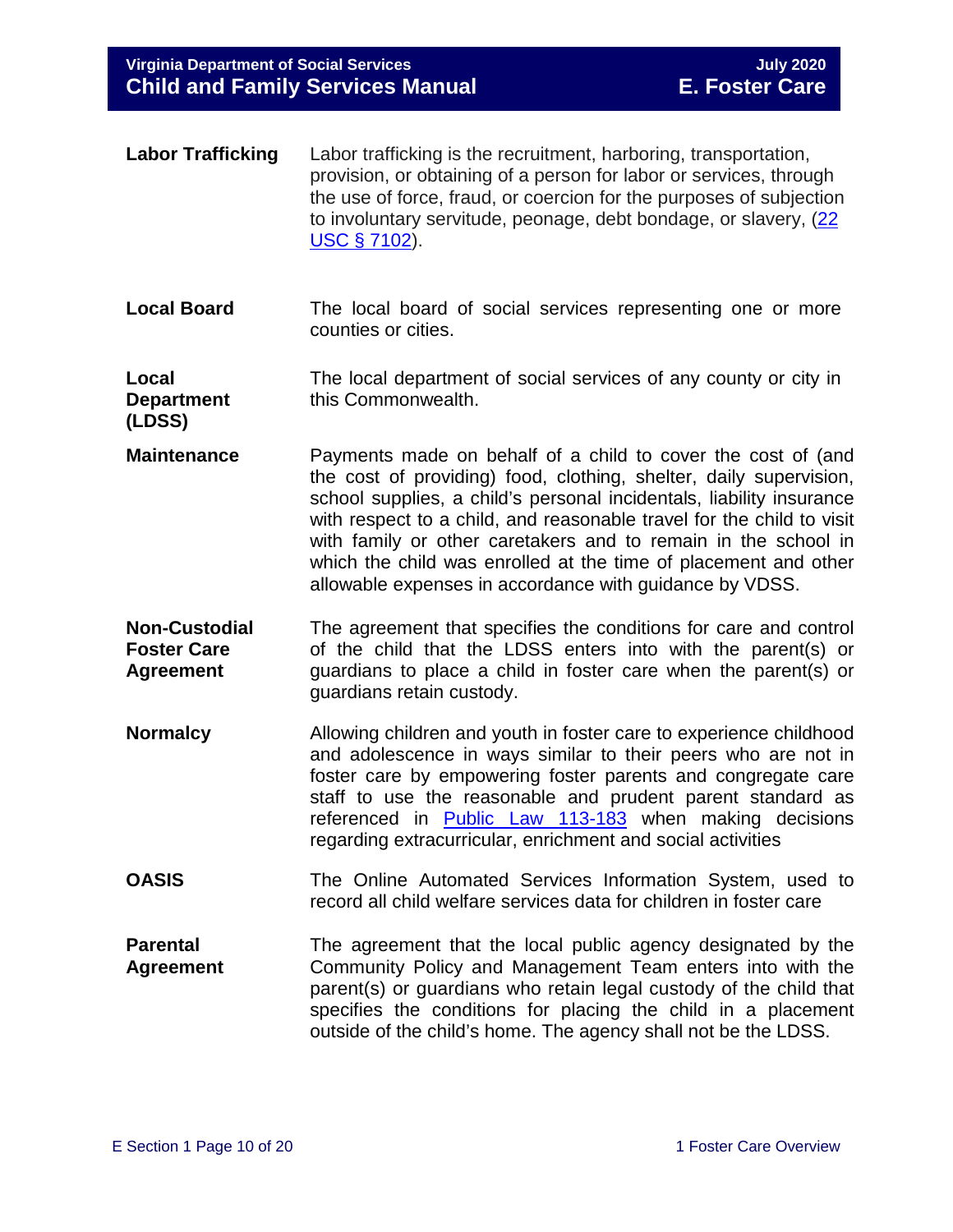- **Permanency** Permanency for children means establishing family connections and placement options for children in order to provide a lifetime of commitment, continuity of care, a sense of belonging, and a legal and social status that goes beyond the child's temporary foster care placement.
- **Permanency Planning** An array of social work and legal efforts that promotes establishing a permanent living situation for every child with an adult with whom the child has a continuous, reciprocal relationship within a minimum amount of time after the child enters the foster care system.
- **Permanency Planning Indicator** A tool used in concurrent planning to assess the likelihood of reunification.
- **Person Locator Tool** A web-based search program that allows people searches, address searches and phone number searches in real-time. Specifically it provides a comprehensive view of public records; an individual's associations and relatives; help for localities to connect children/youth with living relatives or other potential caregivers or mentors; and a means to meet the diligence requirements specified by the Fostering Connections Act of 2008.
- **Prior Custodian** Defined as the person who had custody of the child and with whom the child resided, other than the birth parent, before custody was transferred to or placement made with the childplacing agency when that person had custody of the child.
- **Putative Father** A man who is alleged to be the father of a child. A putative father is not married to the child's mother. The court has not established that he is the father of the child; he has not signed a written agreement acknowledging paternity; nor has he adopted the child.
- **Service Worker** The worker primarily responsible for case management or service coordination and meeting the foster care requirements for a foster care case.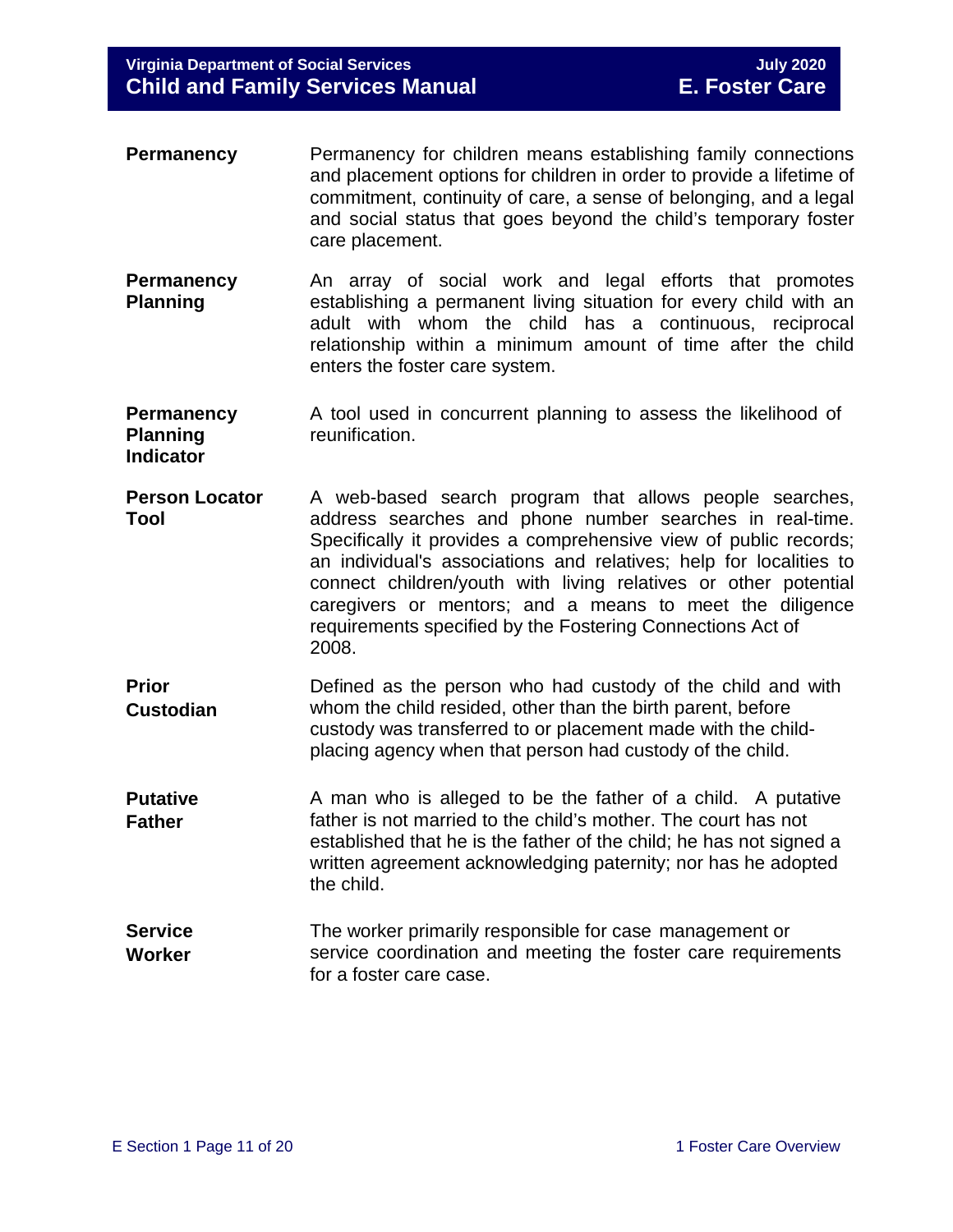- **Sex Trafficking** The recruitment, harboring, transportation, provision, obtaining, patronizing, or soliciting of a person for the purpose of a commercial sex act [\(Trafficking Victims Protection Act of 2000\)](https://www.state.gov/j/tip/laws/61124.htm). Severe forms of trafficking include: (A) sex trafficking in which a commercial sex act is induced by force, fraud, or coercion, or in which the person induced to perform such act has not attained 18 years of age; or (B) the recruitment, harboring, transportation, provision, or obtaining of a person for labor or services, through the use of force, fraud, or coercion for the purpose of subjection to involuntary servitude, peonage, debt bondage, or slavery.
- **Sibling** Each of two or more children having one or more parents in common.
- **State Pool Funds** The pooled federal, state and local funds established by the Children's Services Act and used to pay for services authorized by the Community Policy and Management Team, including foster care services.
- **Title IV-E** The title of the section of the Social Security Act that authorizes federal funds for foster care and adoption assistance.

**Treatment Foster Care (TFC)** A community-based program where services are designed to address the special needs of children. Services to children and youth are delivered primarily by treatment foster parents who are trained, supervised and supported by agency staff. Treatment is primarily foster family based and is planned and delivered by a treatment team.

**Virginia Enhanced Maintenance Assessment Tool (VEMAT)** The Virginia Enhanced Maintenance Assessment Tool is Virginia's standardized tool for assessing a child's need for enhanced maintenance payments when placed in a foster home. It determines the standard rate to be paid for additional support and attention when needed.

**Wraparound Services** An individually designed set of services and supports provided to a child and his family that includes treatment services, personal support services, or any other supports necessary to achieve the desired outcomes. Wraparound services are developed through a team approach.

# <span id="page-11-0"></span>**1.3 Federal requirements**

Specific foster care requirements are set forth in the following federal laws: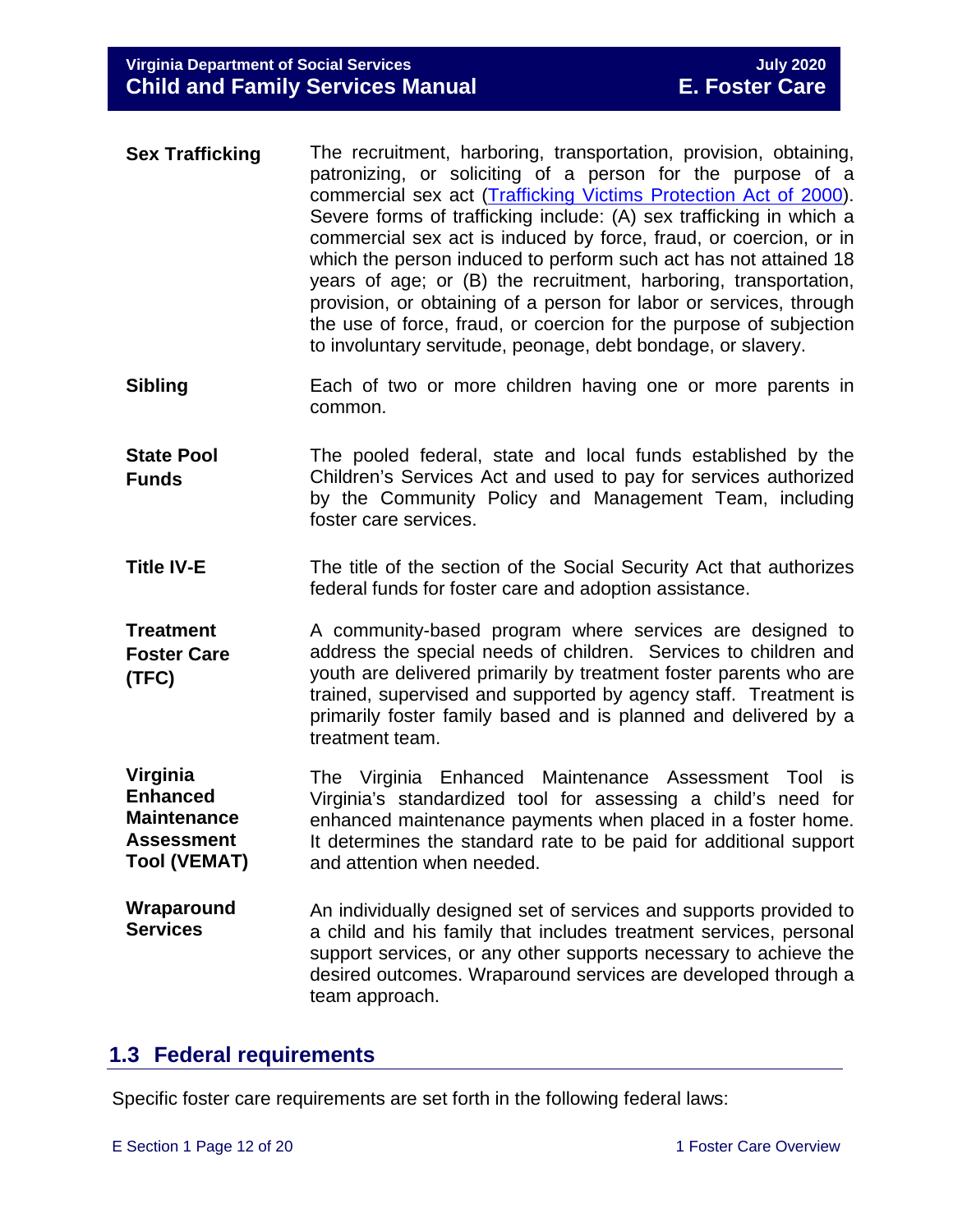## **Virginia Department of Social Services July 2020 Child and Family Services Manual**

- The [Indian Child Welfare Act](http://www.nicwa.org/Indian_Child_Welfare_Act/) of 1978 (ICWA). Congress passed ICWA in response to the high number of Indian children being removed from their homes by both public and private agencies. The intent was to "protect the best interests of Indian children and to promote the stability and security of Indian tribes and families." Federal regulations which further clarify ICWA went into effect December 2016 and can be found in the [Federal Register.](https://www.gpo.gov/fdsys/pkg/FR-2016-06-14/pdf/2016-13686.pdf)
- The [Adoption Assistance and Child Welfare Act](https://www.ssa.gov/OP_Home/comp2/F096-272.html) of 1980 (Public Law 96-272). This federal program authorized appropriations for adoption and foster care assistance to states and required states to provide adoption assistance to parents who adopt a child who is AFDC-eligible and is a child with special needs. For foster care assistance, states are required to make reasonable efforts to prevent placement or to reunify children with their families.
- The [Multiethnic](http://laws.adoption.com/statutes/multiethnic-placement-act-mepa-of-1994.html) Placement Act of 1994 as amended by the Interethnic Adoption Provisions of 1996. These laws were enacted in an effort to promote the best interests of children by ensuring that they have permanent, safe, stable, and loving homes that will meet their individual needs, without regard to the child's or the prospective parent's race, color, or national origin.
- The [Adoption](https://www.congress.gov/105/plaws/publ89/PLAW-105publ89.pdf) and Safe Families Act of 1997. This law was passed to improve the safety of children, to promote adoption and other permanent homes for children who need them, and to support families. This law made changes and clarifications in a wide range of policies established under the Adoption Assistance and Child Welfare Act (P.L. 96-272).
- The Foster Care [Independence](https://www.ssa.gov/legislation/legis_bulletin_112499.html) Act of 1999. This law was enacted to amend part E of title IV of the Social Security Act to provide States with more funding and greater flexibility in carrying out programs designed to help children make the transition from foster care to self-sufficiency.
- The Child and Family Services [Improvement](http://www.gpo.gov/fdsys/pkg/PLAW-109publ288/pdf/PLAW-109publ288.pdf) Act of 2006. This law amended parts B and E of title IV of the Social Security Act. It reauthorized the Promoting Safe and Stable Families (PSSF) program; authorized funds to states to meet requirements for case workers to visit children in foster care monthly; and reauthorized the Court Improvement Program.
- The Safe and Timely Interstate [Placement](https://www.gpo.gov/fdsys/pkg/PLAW-109publ239/content-detail.html) of Foster Children Act of 2006. This bill was enacted to improve protections for children and to hold states accountable for the safe and timely placement of children across state lines.
- The Adam Walsh Child [Protection](http://www.gpo.gov/fdsys/pkg/PLAW-109publ248/pdf/PLAW-109publ248.pdf) and Safety Act of 2006. This law was enacted to protect children from sexual exploitation and violent crime; to prevent child abuse and child pornography with an emphasis on comprehensive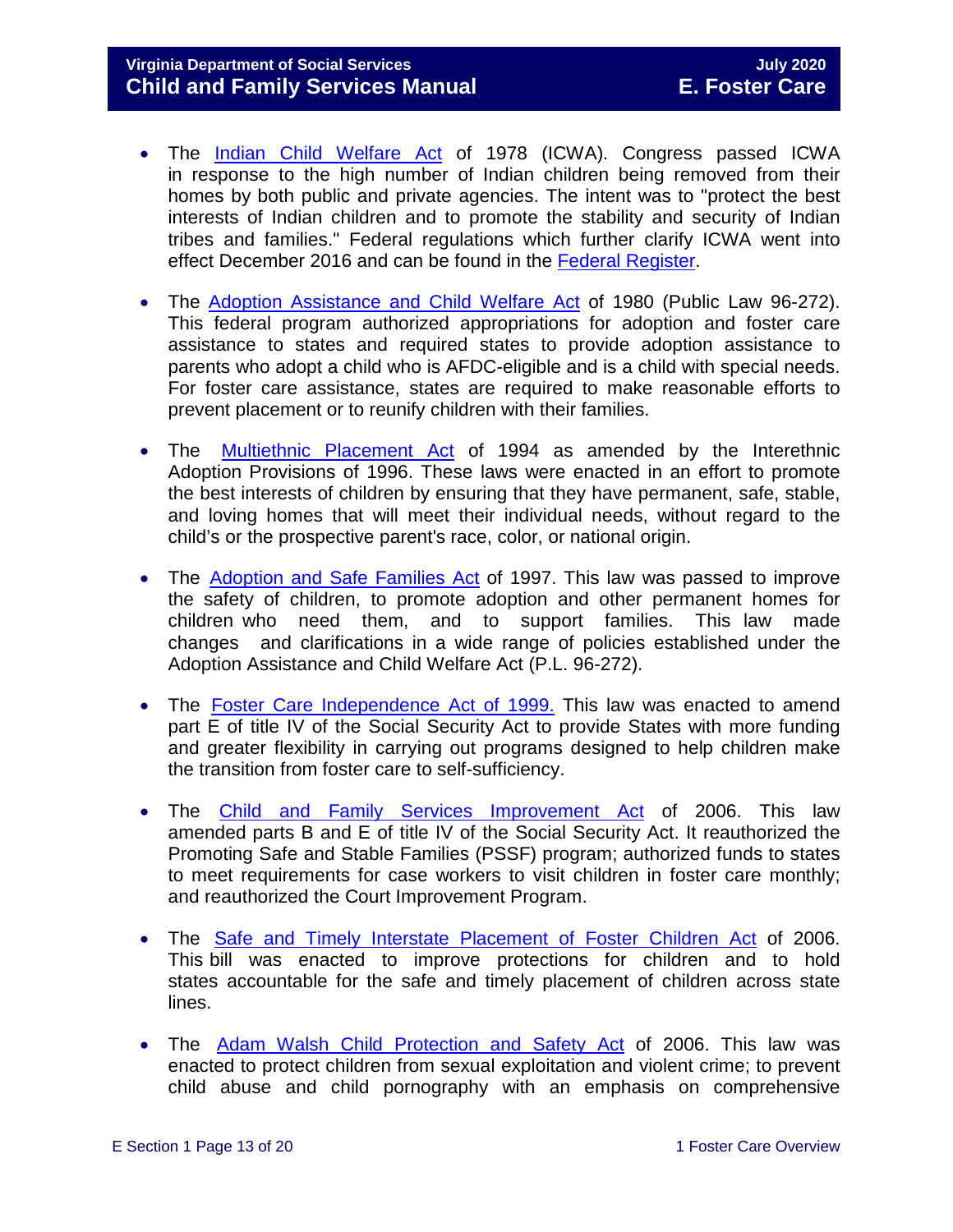strategies across federal, state, and local communities to prevent sex offenders' access to children; to promote Internet safety; and to honor the memory of Adam Walsh and other child crime victims.

- The [Fostering Connections to Success and Increasing Adoptions Act](https://www.govinfo.gov/content/pkg/PLAW-110publ351/pdf/PLAW-110publ351.pdf) of 2008. The goal of this law is to amend parts B and E of title IV of the Social Security Act to connect and support relative caregivers, improve educational and health outcomes for children in foster care, provide for tribal foster care and adoption access and improve incentives for adoption, as well as for other purposes.
- The National Youth in [Transition](http://edocket.access.gpo.gov/2008/pdf/E8-3050.pdf) Database regulations (45 CFR 1356.80 through1356.86). This regulation requires states to collect and report data to the Administration for Children and Families (ACF) on youth who are receiving independent living services and on the outcomes of certain youth who are in foster care or who age out of foster care.
- The Patient Protection and [Affordable](https://www.gpo.gov/fdsys/pkg/PLAW-111publ148/content-detail.html) Care Act (P.L. 111-148). This law, passed in 2010, is intended to decrease the number of people without health care coverage.
- The Child and Family Services [Improvement](https://www.gpo.gov/fdsys/pkg/PLAW-112publ34/content-detail.html) and Innovation Act (P.L. 112- 34) was signed into law in September 2011. This law amended and expanded parts B and E of title IV of the Social Security Act. The law expands the requirements of how agencies monitor and treat emotional trauma in addition to other health needs identified through screenings and requires states to establish protocols for the appropriate use and monitoring of psychotropic medications. The law also increases the standard for monthly visits with children by the service worker to at least fifty percent in the residence of the child. The law also requires educational stability at each placement change vs. only when coming into care. It also requires that each youth, 16 and older, in foster care receive a copy of any consumer credit report each year until discharged from foster care. The youth is also to be assisted in interpreting the credit report and resolving any inconsistencies.
- [The Preventing Sex Trafficking and Strengthening Families Act](https://www.congress.gov/113/plaws/publ183/PLAW-113publ183.pdf) (P.L. 113-183) was signed into law in September 2014. In addition to protecting children and youth at risk of sex trafficking, it also includes provisions for improving opportunities for children in foster care and supporting permanency. The law requires states to implement a plan to locate and respond to children who run away from foster care, report to law enforcement authorities any instances of sex trafficking, and to collect data regarding children in foster care who have been the victims of sex trafficking. Additionally, states are required to develop a reasonable and prudent parent standard for a foster child's participation in age and developmentally appropriate social, recreational and extracurricular activities. The law also limits the goals of Another Planned Permanent Living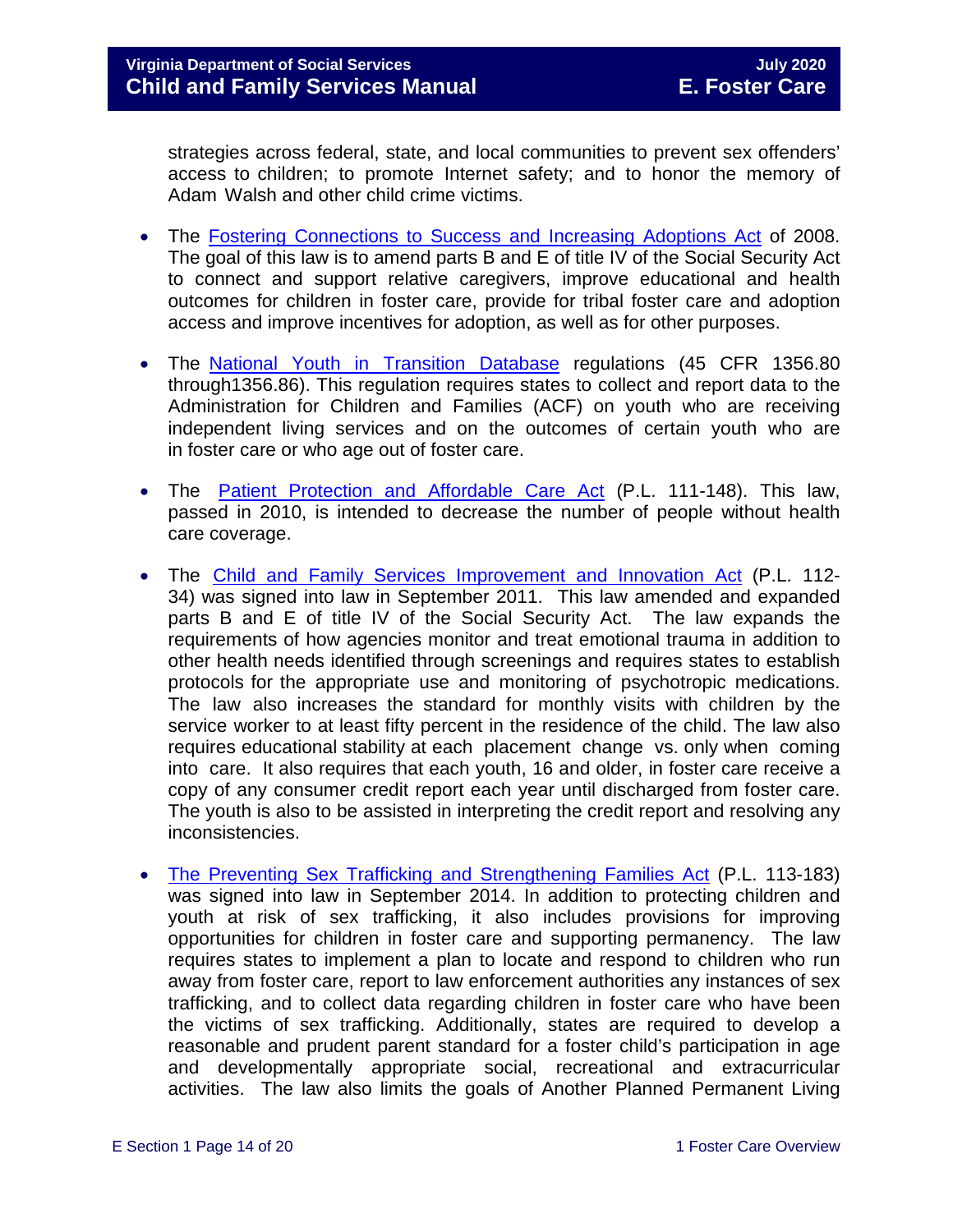Arrangement and Permanent Foster Care to youth 16 years of age or older and prescribes requirements for approval of the foster care plan. Youth who age out of foster care at age 18 shall be provided with certain documentation and all youth age 14 and older shall be given the opportunity to participate in case planning and choose up to two members of their team.

• [The Family First Prevention Services Act \(Family First\)](https://www.congress.gov/115/plaws/publ123/PLAW-115publ123.pdf) was enacted by Congress on February 9, 2018 as part of the larger Bipartisan Budget Act (BBA), and represents the most significant re-write of title IV of the Social Security Act since 1981. Family First enables states to use federal funds under parts B and E of title IV of the Social Security Act to provide enhanced support to children and families and prevent foster care placements by providing the following: i) mental health and substance abuse treatment, (ii) prevention and treatment services, (iii) inhome parent skill-based programs, and (iv) kinship navigator services. Additionally, Family First provides the tools and resources necessary to allow Virginia's social services system to focus on prevention in order to keep children safely with their families and not enter foster care so that they have a better chance of growing-up in the least restrictive setting.

The amount of financial participation by the federal government is dependent upon compliance with federal regulations. Requirements are also in state laws pertaining to foster care and the Children's Services Act (Chapter 52 of title 2.2 of the Code of Virginia §§ [2.2-5200](https://law.lis.virginia.gov/vacode/2.2-5200/) through [2.2-5214\)](https://law.lis.virginia.gov/vacode/2.2-5214/).

# <span id="page-14-0"></span>**1.4 Practice principles**

The Virginia Children's Services System Practice Model sets forth a vision for the services that are delivered by all child-serving agencies across the Commonwealth, especially the Departments of Social Services, Juvenile Justice, Education, Behavioral Health and Developmental Services, and the Office of Comprehensive Services. The practice model is central to our decision making; present in all of our meetings; and in every interaction that we have with a child or family. Decisions that are based on the practice model will be supported and championed. Guided by this model, our process to continuously improve services for children and families will be rooted in the best of practices, the most accurate and current data available, and with the safety and wellbeing of children and families as the fixed center of our work.

These guiding principles for permanency services in Virginia shall be incorporated in all decisions in case planning and service delivery for children in foster care and their families. To achieve permanency for children in foster care, services provision shall be timely and based on the following principles:

### **We believe that all children and communities deserve to be safe**.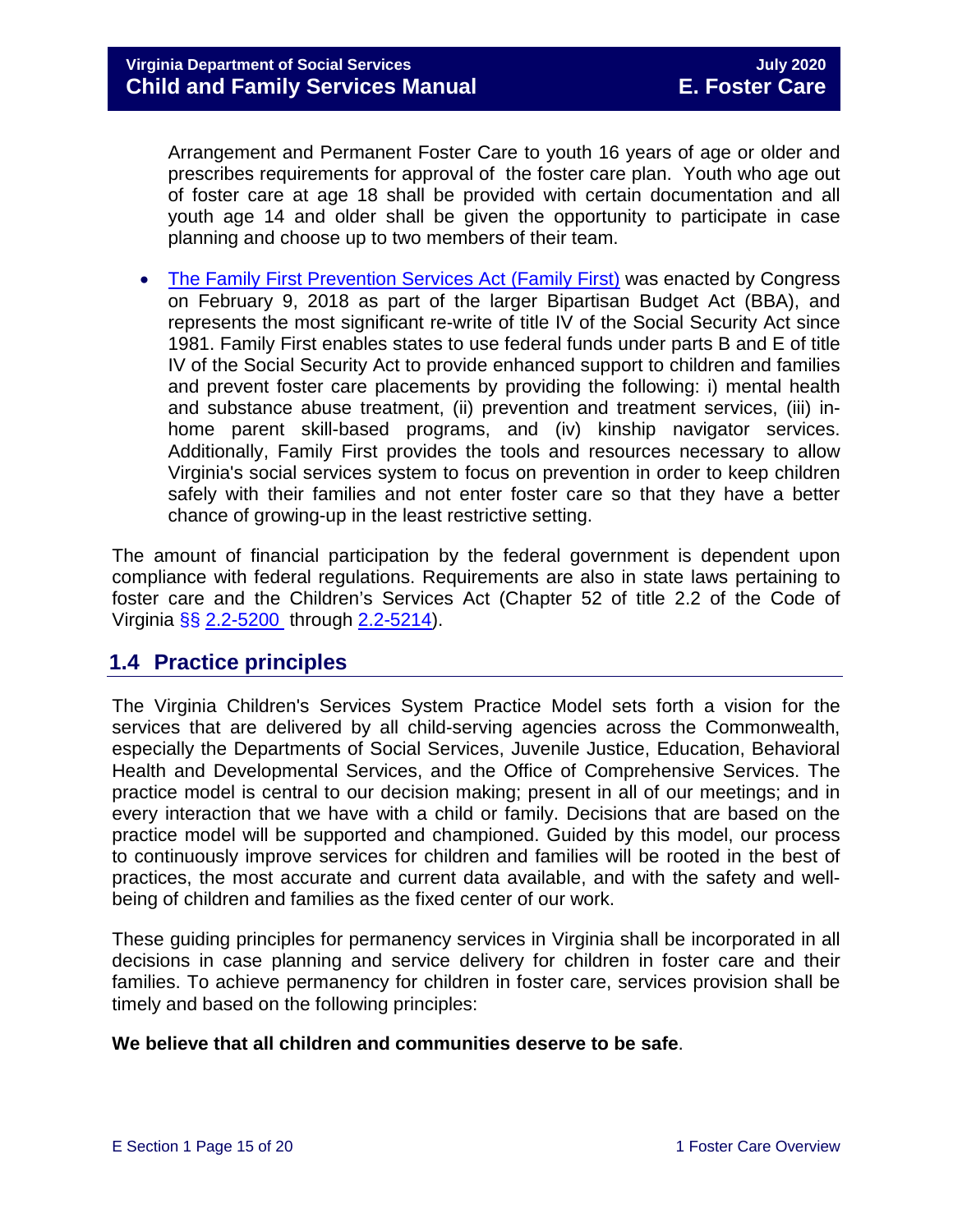## **Virginia Department of Social Services July 2020 Child and Family Services Manual**

- Safety comes first. Every child has the right to live in a safe home, attend a safe school, and live in a safe community. Ensuring safety requires a collaborative effort among family, agency staff, and the community.
- We value family strengths, perspectives, goals, and plans as central to creating and maintaining child safety, and recognize that removal from home is not the only way to ensure child or community safety.
- In our response to safety and risk concerns, we reach factuallysupported conclusions in a timely and thorough manner.
- Participation of parents, children, extended family, and community stakeholders is a necessary component in assuring safety.
- We separate caregivers who present a threat to safety from children in need of protection. When court action is necessary to make a child safe, we use our authority with respect and sensitivity.

### **We believe in family, child, and youth-driven practice.**

- Children and families have the right to have a say in what happens to them and will be treated with dignity and respect. The voices of children, youth, and parents are heard, valued, and considered in the decision making regarding safety, permanency, and well-being, as well as in service and educational planning and in placement decisions.
- Each individual's right to self-determination will be respected within the limits of established community standards and laws.
- We recognize that family members are the experts about their own families. It is our responsibility to understand children, youth, and families within the context of their own family rules, traditions, history, and culture.
- Children have a right to connections with their biological family and other caring adults with whom they have developed emotional ties.
- We engage families in a deliberate manner. Through collaboration with families, we develop and implement creative, individual solutions that build on their strengths to meet their needs. Engagement is the primary door through which we help youth and families make positive changes.

#### **We believe that children do best when raised in families.**

• Children should be reared by their families whenever possible.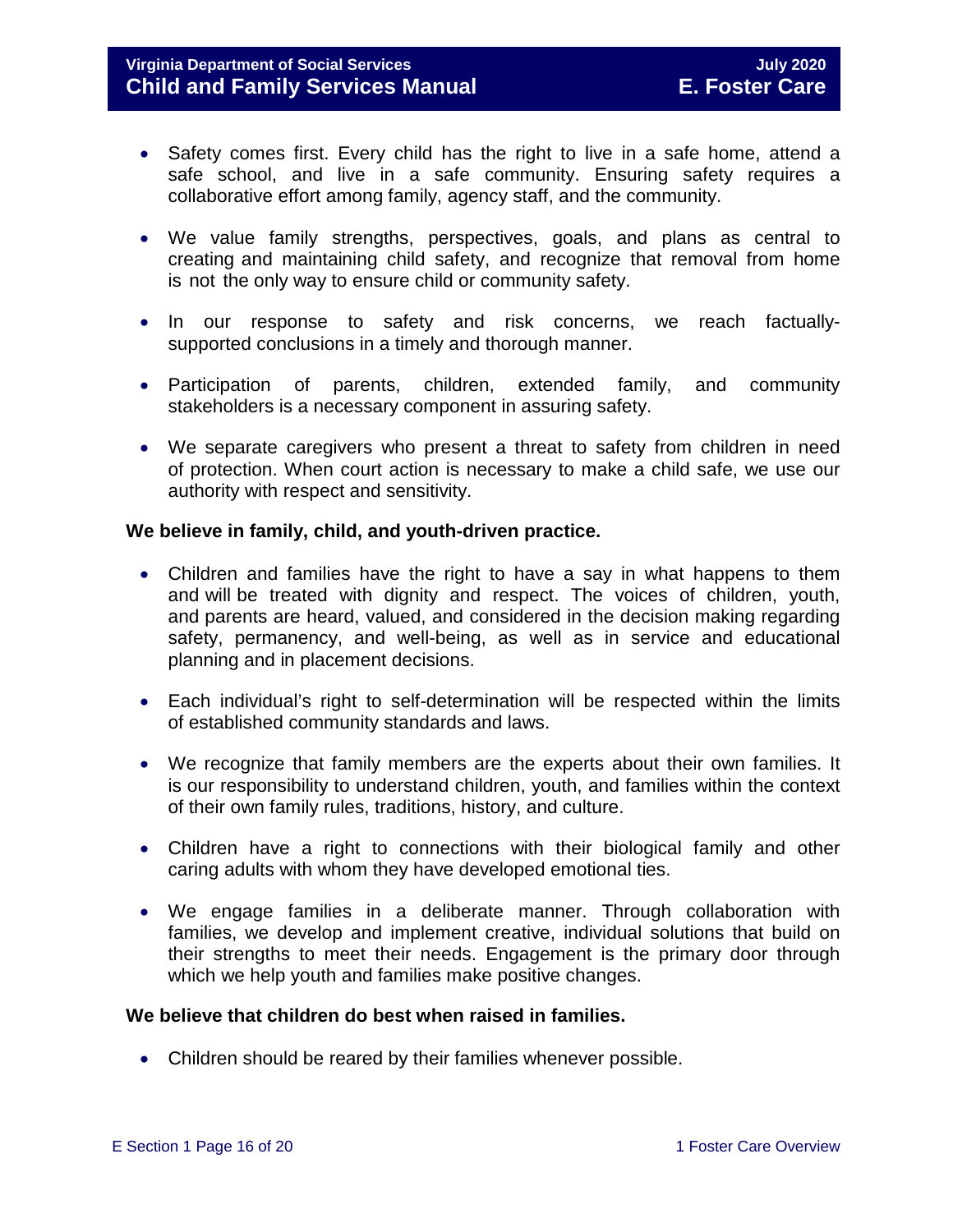- Keeping children and families together and preventing entry into any type of out- of-home placement is the best possible use of resources.
- Children are best served when we provide their families with the supports necessary to raise them safely. Services to preserve the family unit and prevent family disruption are family-focused, child-centered, and communitybased.
- People can and do make positive changes. The past does not necessarily limit their potential.
- When children cannot live safely with their families, the first consideration for placement will be with kinship connections capable of providing a safe and nurturing home. We value the resources within extended family networks and are committed to seeking them out.
- When placement outside the extended family is necessary, we encourage healthy social development by supporting placements that promote family, sibling, and community connections.
- Children's needs are best served in a family that is committed to the child.
- Placements in non-family settings should be temporary, should focus on individual children's needs, and should prepare them for return to family and community life.

#### **We believe that all children and youth need and deserve a permanent family**.

- Lifelong family connections are crucial for children and adults. It is our responsibility to promote and preserve kinship, sibling, and community connections for each child. We value past, present, and future relationships that consider the child's hopes and wishes.
- Permanency is best achieved through a legal relationship such as parental custody, adoption, kinship care, or guardianship. Placement stability is not permanency.
- Planning for children is focused on the goal of preserving their family, reunifying their family, or achieving permanency with another family.
- Permanency planning for children begins at the first contact with the children's services system. We proceed with a sense of urgency until permanency is achieved. We support families after permanency to ensure that family connections are stable.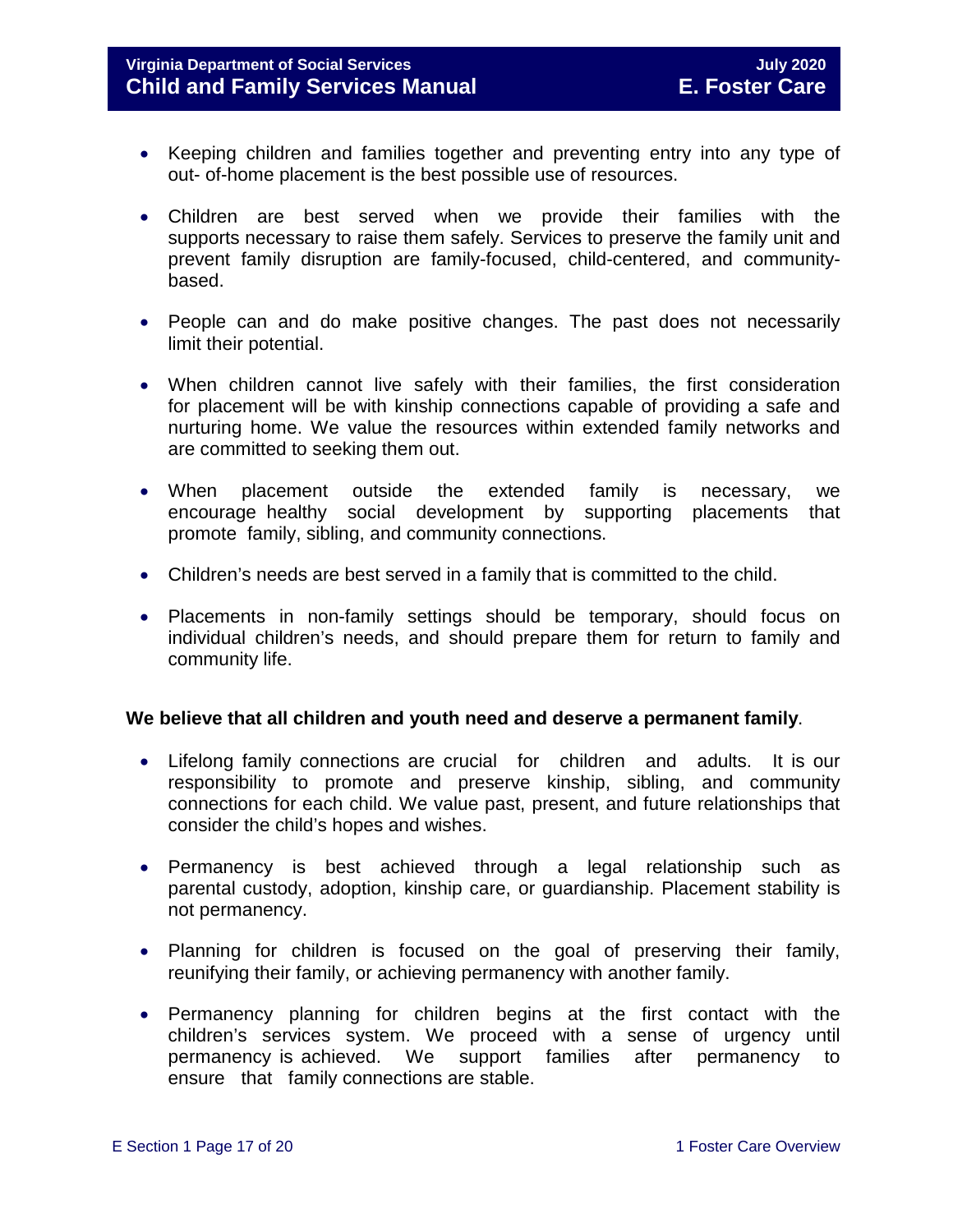**We believe in partnering with others to support child and family success in a system that is family-focused, child-centered, and community-based.**

- We are committed to aligning our system with what is best for children, youth, and families.
	- o Our organizations, consistent with this practice model, are focused on providing supports to families in raising children. The practice model should guide all of the work that we do. In addition to practice alignment, infrastructure and resources must be aligned with the model. For example, training, policy, technical assistance, and other supports must reinforce the model.
	- o We take responsibility for open communication, accountability, and transparency at all levels of our system and across all agencies. We share success stories and best practices to promote learning within and across communities and share challenges and lessons learned to make better decisions.
	- o Community support is crucial for families in raising children.
- We are committed to working across agencies, stakeholder groups, and communities to improve outcomes for the children, youth, and families we serve.
	- o Services to families must be delivered as part of a total system with cooperation, coordination, and collaboration occurring among families, service providers, and community stakeholders.
	- o All stakeholders share responsibility for child safety, permanence, and well-being. As a system, we will identify and engage stakeholders and community members around our practice model to help children and families achieve success in life, safety, life in the community, family- based placements, and lifelong family connections.
	- o We will communicate clearly and often with stakeholders and community members. Our communication must reinforce the belief that children and youth belong in family and community settings and that system resources must be allocated in a manner consistent with that belief.
- We are committed to working collaboratively to ensure that children with disabilities receive the supports necessary to enable them to receive their special education services within the public schools. We will collaboratively plan for children with disabilities who are struggling in public school settings to identify services that may prevent the need for private school placements,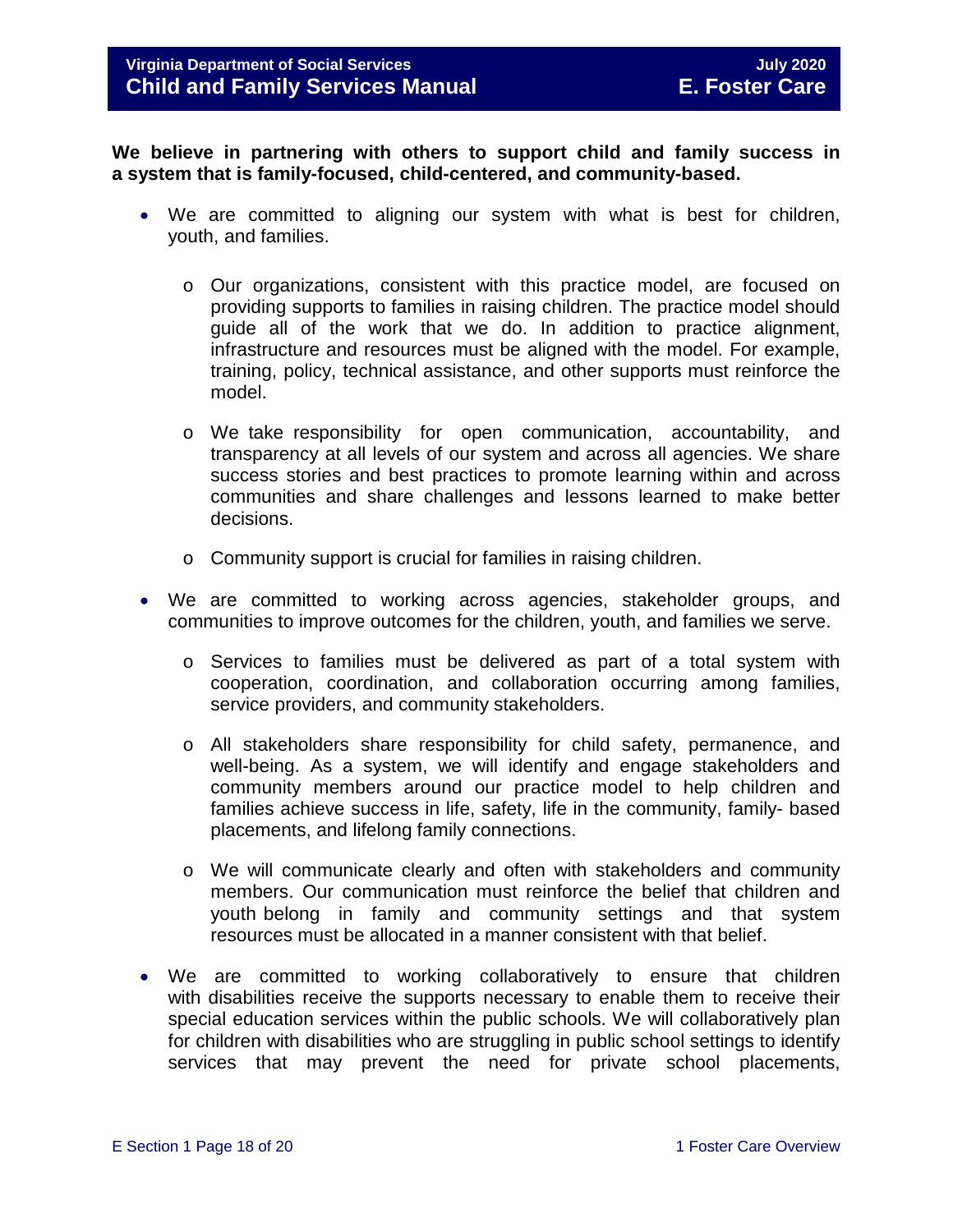recognizing that the provision of such services will maximize the potential for these children to remain with their families and within their communities.

#### **We believe that how we do our work is as important as the work we do.**

- The people who do this work are our most important asset. Children and families deserve trained, skillful professionals to engage and assist them. We strive to build a workforce that works in alignment with our practice model. These professionals are supported in this effort through open dialogue, clear policy, excellent training and supervision, formal and informal performance evaluation, and appropriate resource allocation.
- As with families, we look for strengths in our organization. We are responsible for creating and maintaining a supportive working and learning environment and for open, respectful communication, collaboration, and accountability at all levels.
- Our organizations are focused on providing high quality, timely, efficient, and effective services.
- Relationships and communication among staff, children, families, and community providers are conducted with genuineness, empathy, and respect.
- The practice of collecting and sharing data and information is a nonnegotiable part of how we continually learn and improve. We will use data to inform management, improve practice, measure effectiveness, and guide policy decisions. We must strive to align our laws so that collaboration and sharing of data can be achieved to better support our children and families.
- As we work with children, families, and their teams, we clearly share with them our purpose, role, concerns, decisions, and responsibility.

## <span id="page-18-0"></span>**1.5 Organization of manual**

The manual is organized to reflect the sequential order of practice in the field. It also includes information about funding for a particular service in the section where that service is described and directions for documentation of activities in OASIS. Most sections begin with a brief introduction, followed by an overall framework. The framework provides three fundamental cornerstones to help guide all decision-making and actions: 1) practice principles; 2) key legal citations; and 3) desired outcomes. The framework is followed by subsections delineating required procedures and effective practices. The last subsection provides resources and tools.

The following verbs are used to denote the type of action required:

• "Shall" means mandate or requirement by federal and/or state law or regulation or by State Board policy. It includes necessary actions that